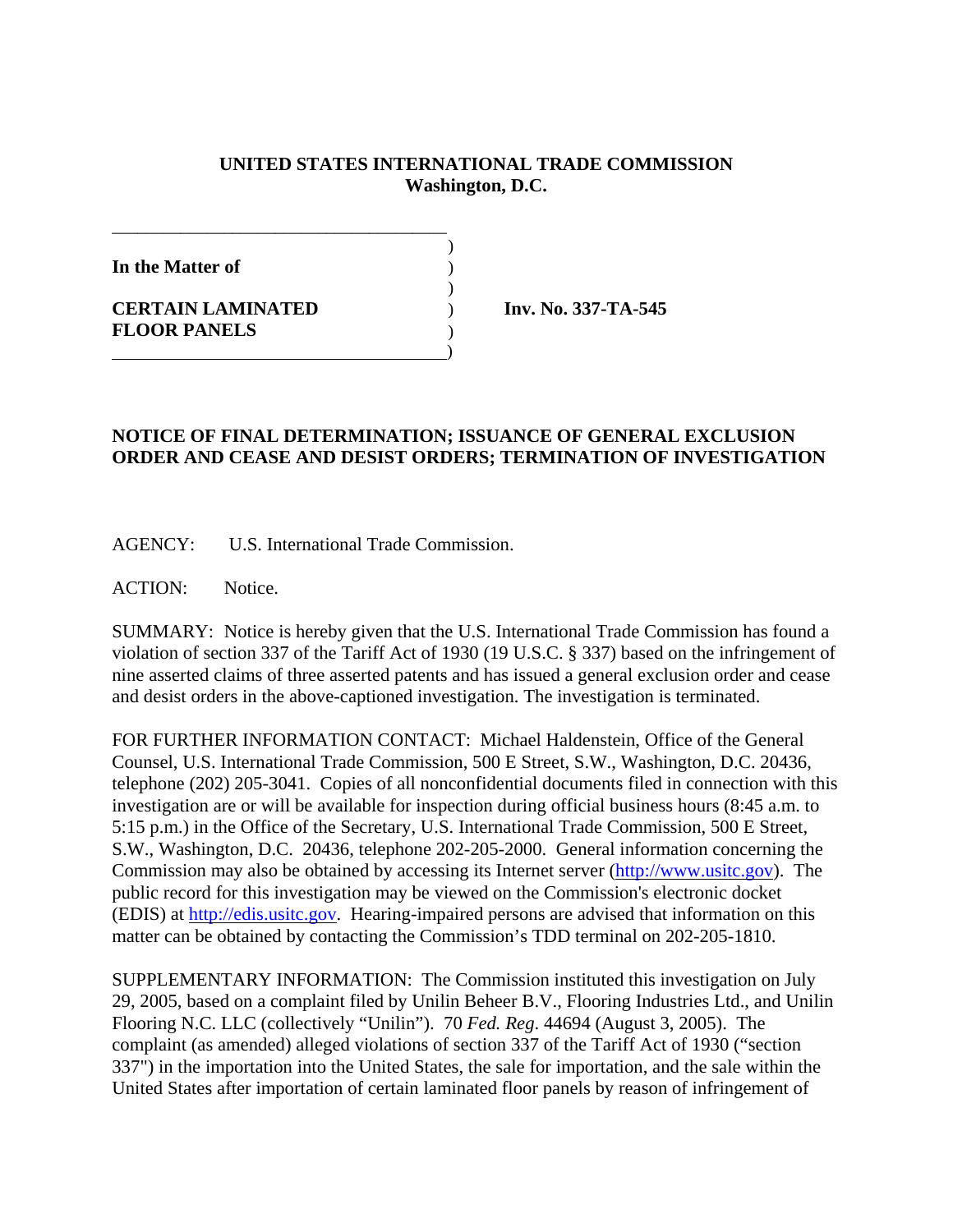one or more of claims 1, 14, 17, 19, 20, 21, 37, 52, 65, and 66 of U.S. Patent No. 6,006,486 ("the '486 patent"), claims 1, 2, 10, 13, 18, 19, 22, 23, 24, and 27 of U.S. Patent No. 6,490,836 ("the '836 patent"), claims 1-6 of U.S. Patent No. 6,874,292 ("the '292 patent"), and claims 1, 5, 13, 17, 27, and 28 of U.S. Patent No. 6,928,779 ("the '779 patent"). The investigation was subsequently terminated with respect to the '486 patent. The Commission named as respondents 32 companies located in Canada, China, South Korea, Malaysia, and the United States. *Id.* Two respondents have been terminated from the investigation as a result of settlement agreements.

On July 3, 2006, the ALJ issued his final initial determination ("ID"), including his recommended determination on remedy and bonding. The complainants, the Commission investigative attorney ("IA"), and several respondents petitioned for review of various portions of the final ID.

On September 25, 2006, after considering the final ID, the written submissions and other relevant portions of the record, the Commission determined to review those portions of the ALJ's final ID concerning: (1) construction of the "elastically bendable portion" limitation of claim 1 of the '836 patent and claim 4 of the '292 patent, (2) infringement of claims 1 and 2 of the '836 patent and claims 3 and 4 of the '292 patent; (3) infringement by the defaulting respondents; (4) invalidity of the asserted claims of the '779 patent; and (5) the validity of the asserted claims of the '836 and '292 patents to the extent implicated by the Commission's review described in item (1). The Commission received written submissions on the issues under review and on remedy, the public interest, and bonding.

Having examined the record in this investigation, including the submissions on review and responses thereto, the Commission has determined that there is a violation of section 337 with respect to claims 1, 2, 10, 18, and 23 of the '836 patent, claims 3 and 4 of the '292 patent, and claims 5 and 17 of the '779 patent.

The Commission has also made determinations on the issues of remedy, the public interest, and bonding. The Commission has determined that the appropriate form of relief is a general exclusion order prohibiting the unlicensed entry of laminated floor panels covered by claims 1, 2, 10, 18, and 23 of the '836 patent, claims 3 and 4 of the '292 patent, and claims 5 and 17 of the '779 patent. The Commission has also determined to issue cease and desist orders limited to claim 1 of the '836 patent and directed to defaulting domestic respondents Dalton Carpet Liquidators, Inc., Pacific Flooring Manufacture, Inc., P.J. Flooring Distributor, R.A.H. Carpet Supplies, Inc., Salvage Building Material, Inc., Stalheim (USA), Inc., Universal Floor Covering, Inc., and Vegas Laminate Hardwood Floors LLC.

 The Commission has determined that the public interest factors enumerated in 19 U.S.C. § 1337(d), (f), and (g) do not preclude issuance of the aforementioned remedial orders, and that the bond during the Presidential period of review shall be set at 100 percent of the entered value for any covered laminated floor panels.